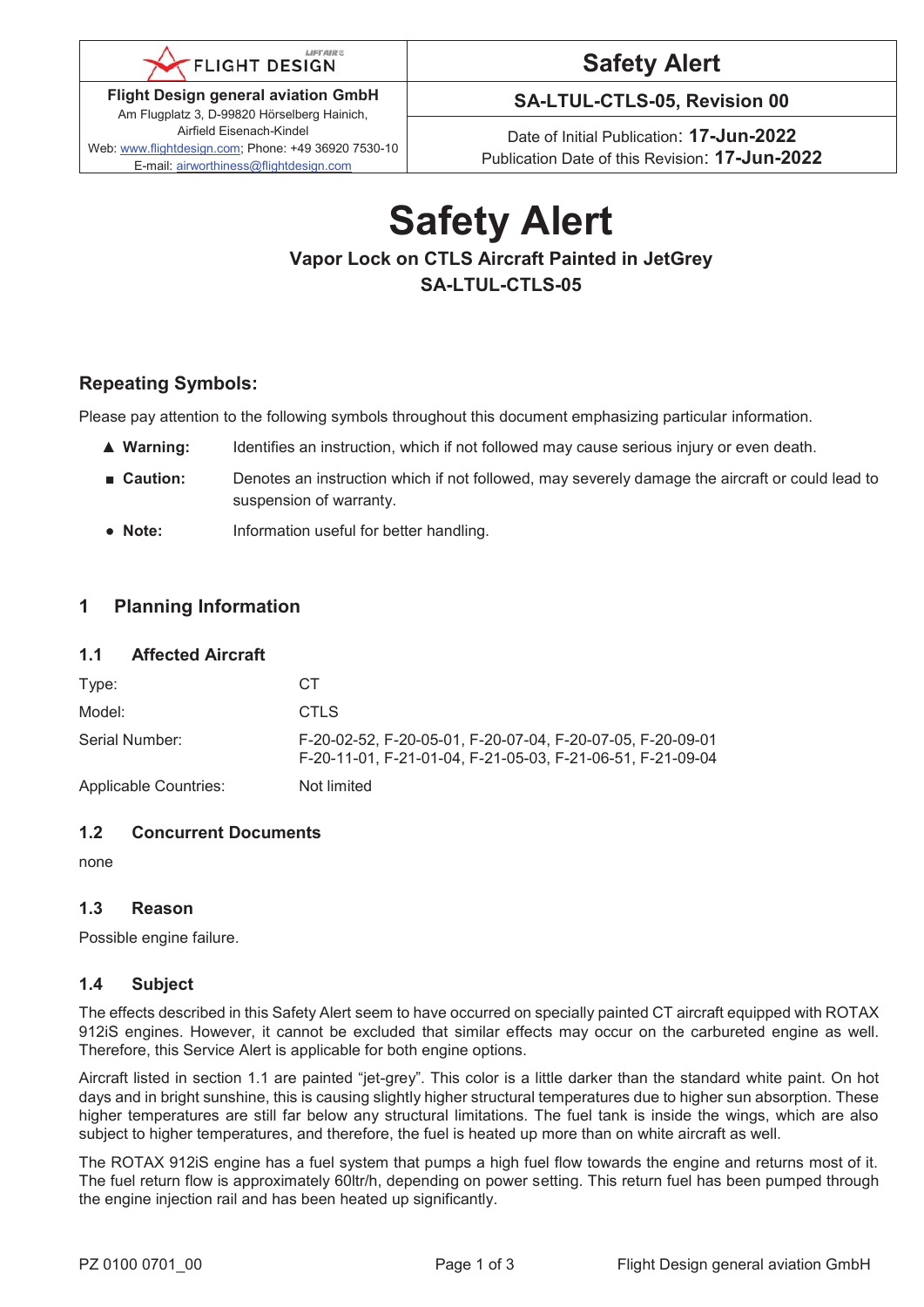#### **LIFTAIRC FLIGHT DESIGN**

**Flight Design general aviation GmbH**  Am Flugplatz 3, D-99820 Hörselberg Hainich, Airfield Eisenach-Kindel

Web: www.flightdesign.com; Phone: +49 36920 7530-10 E-mail: airworthiness@flightdesign.com

# **Safety Alert**

### **SA-LTUL-CTLS-05, Revision 00**

Date of Initial Publication: **17-Jun-2022**  Publication Date of this Revision: **17-Jun-2022**

An unfavorable combination of

- high outside air temperatures
- bright sunshine
- low ambient pressure or high altitude
- long flight time
- inappropriate fuel selection (winter fuel)
- switching on and off the aux fuel pump on 912iS installations

can cause the temperature of the fuel rise high enough that the vapor pressure of the fuel rises above pressure at the fuel pump inlet causing vapor lock.

#### **1.5 Compliance**

This Safety Alert requires immediate action.

▲**Warning:** Non-compliance with these instructions could result in further damages, personal injuries or death.

#### **1.6 Approval**

not applicable

#### **1.7 Type of Maintenance**

none

#### **1.8 Personnel Qualifications**

none

#### **1.9 Release to Service**

not applicable

#### **1.10 Weight and Balance**

not affected

#### **1.11 References**

none

#### **1.12 Superseded Documents**

None

#### **1.13 Contact Details**

For further information on conduct of this SA, or to report any Safety of Flight or Service Difficulty issues contact your Distributor responsible for your country. Your Distributor can be located via the Flight Design general aviation website: www.flightdesign.com under "Dealer Location".